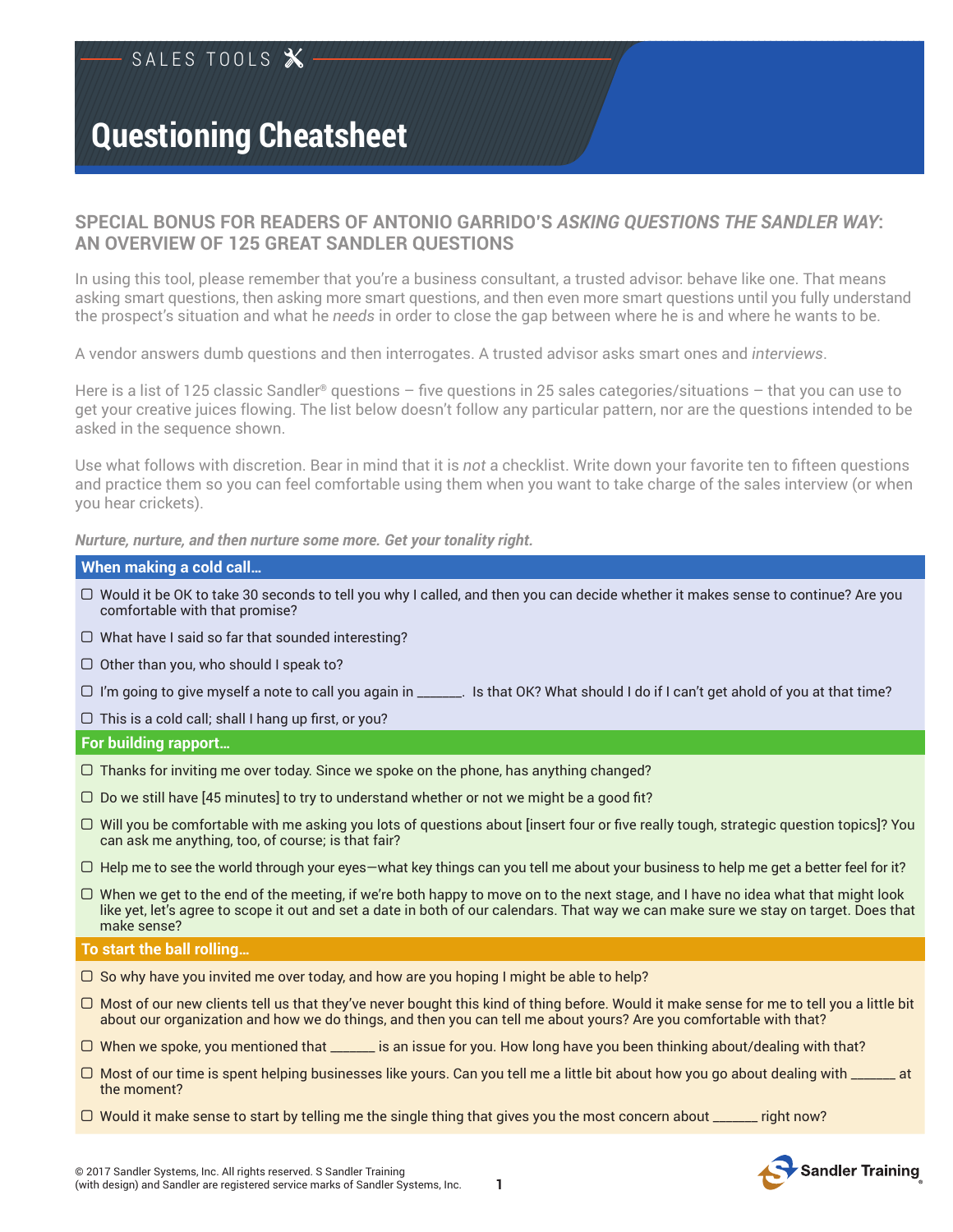## **Near the beginning…**

- $\Box$  What were you hoping that I could do for you?
- $\Box$  When did you first decide that you should look into \_\_\_\_\_\_?
- $\Box$  If you were to imagine just one or two key things that you didn't like about your current solution or provider, what would they be?
- ! How would you rate things with \_\_\_\_\_\_\_ at the moment from 1–DISASTER to 10–PERFECT? [Whatever the answer, you say, "OK, why?"]
- $\Box$  If I didn't think that I could help you, would you be OK if I told you so? And will you be OK extending the same courtesy to me if you ever feel that I'm not the right fit for your needs?

## **Understanding the pain…**

- $\Box$  How serious would you say the problem is right now, today?
- $\Box$  What's the real, real, real problem?
- $\Box$  Have you ever considered giving up on solving this issue?
- $\Box$  If the situation didn't improve, or even got worse, how concerned do you imagine you or the business would be?
- $\Box$  What do you think this issue has cost the business over, say, the last six months? [Or whatever the appropriate timeframe is.]

## **To test understanding, and to dig deeper…**

- $\Box$  I don't suppose you could give me a good example, could you?
- $\Box$  Just tell me a little bit more about it, can you?
- $\Box$  What do others in the department/company/office say about this issue?
- $\Box$  What surprises or upsets you most about this issue?
- $\Box$  Would it be fair to say that this issue is very difficult to objectively measure?

#### **Near the middle of the sale…**

- $\Box$  Where do you see the biggest need for improvement?
- $\Box$  I don't suppose you've given much thought to what performance standards you will be using to measure success in this issue, have you?
- $\Box$  What few things do you imagine would prevent you from improving your current issue?
- $\Box$  What thought have you given to actually implementing a different solution?
- $\Box$  Let me take a moment to summarize what I think I've heard so far, and you can tell me if I'm on the right page. Does that sound fair?

## **When trying to understand the budget…**

- $\Box$  Typically, when we get to this stage, our clients tell us that they have no money in the budget for this kind of stuff. Am I right in assuming that this is the situation here, too?
- $\Box$  I don't suppose you've given any thought to what it might take in terms of investment to get this fixed for you, right?
- $\Box$  Think of hotels—are you imagining a 3-star, 4-star, or 5-star budget to get this fixed? [When they answer, ask, "...and that means what in terms of a range of price points?"]
- $\Box$  Where do you imagine the money for this kind of investment will come from, and whose money is it?
- $\Box$  Who controls the budget for this kind of issue, and shouldn't that person be involved in this process also?

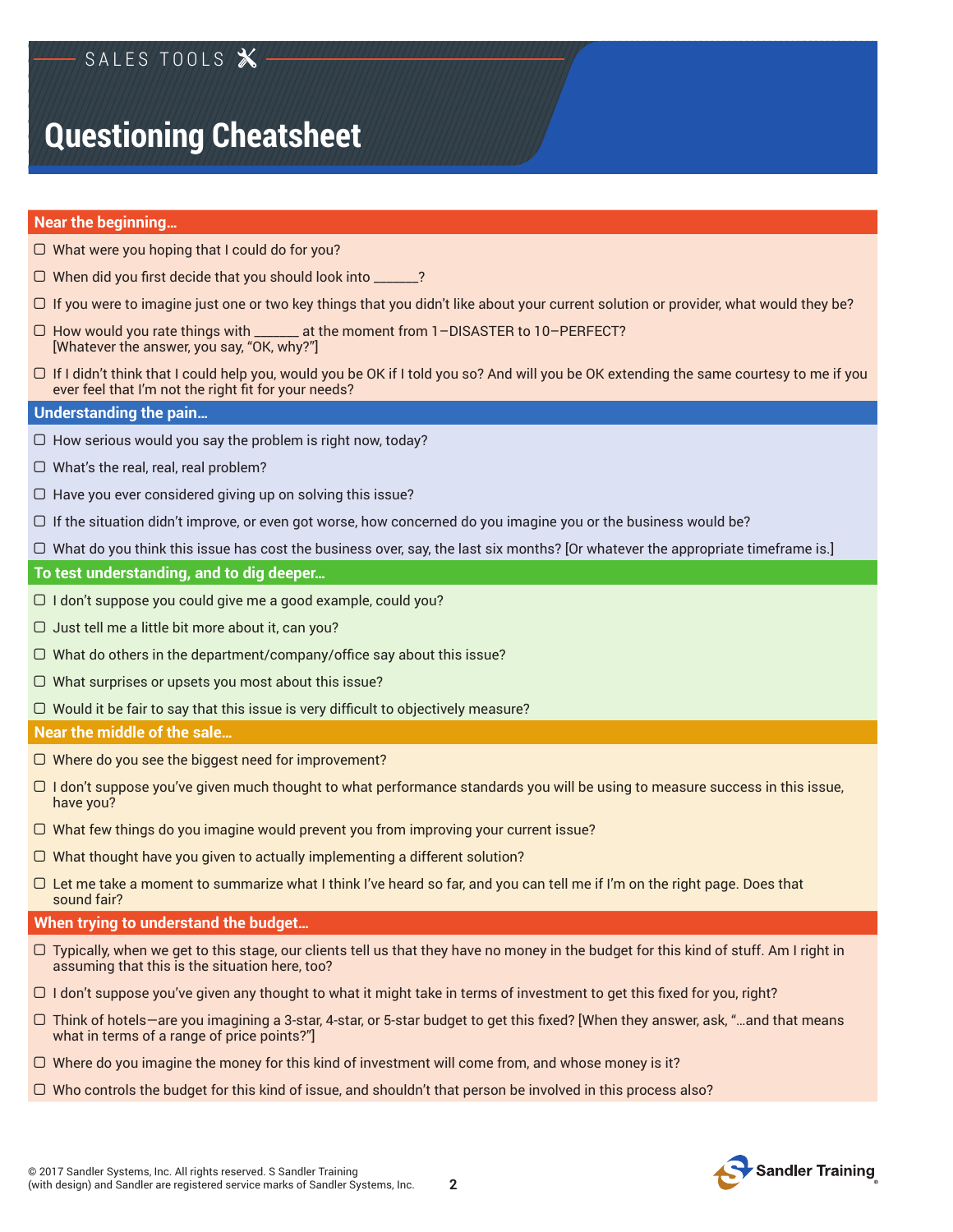## **When you're trying to understand who else should be involved…**

- $\Box$  In my house there are some decisions that are "mine," and some that are "ours," if you get my drift. How would you describe this decision for me?
- $\Box$  When a company such as yours usually buys this kind of stuff, for this kind of money, involving this sort of issue, or these many people, who has the fnal say?
- $\Box$  Who authorizes these kinds of decisions around here, and how long does it usually take? Is it like trying to get an octopus into a string bag?
- $\Box$  I don't suppose you have any idea who else we should talk to about this before I go away and spend my time and resources in putting a proposal together, do you?
- $\Box$  Tell me how to make sure that everyone that needs to see this, or comment, feels that they have had a chance to be heard. What should I do?

## **When you're trying to understand the timescales…**

- $\Box$  What timeframe are you working towards? [Whatever the answer, consider asking: "Why so soon?"]
- $\Box$  Have you seen an increase in these types of issues over the last few months? Help me to understand if things are getting worse, and if so, how quickly?
- $\Box$  If I said that we couldn't possibly deliver this before \_\_\_\_\_\_\_, , what do you think you'd do?
- $\Box$  What's more important: cost or speed? How about quality or speed?
- $\Box$  When, in terms of a date, would you like to start to see or feel the benefits of implementing this new solution?

**When you want to get back on track when the sales interview is wandering…**

- $\Box$  Can you tell me again about \_\_\_\_\_?
- $\Box$  What does your boss think about this situation?
- $\Box$  To be sure to get all of your agenda items on the table, what's the next thing that's concerning you most?
- $\Box$  Looking at the time we agreed upon for this meeting, what should we discuss next?

 $\Box$  I bet you can't guess what surprised me most about what you said earlier—what do you think it is?

**Near the end of the sale…**

- $\Box$  Of all the things we have discussed so far, what am I missing? What have we left out?
- $\Box$  So far in our discussion, what one thing has most surprised you?
- $\Box$  Why, and under what circumstances, would you consider giving us the opportunity to address these issues for you?
- $\Box$  What would you say if I thought you could be doing things better?
- $\Box$  Let's pretend that you are also planning to discuss this issue with some other suppliers. Who would you call? Why?

## **To fgure out if an existing account is at threat…**

- $\Box$  Looking back over the last six months-off the record-what is the worst thing that we did that made you want to throw us out of here?
- $\Box$  I'm sure over the last year we haven't been perfect; when did we come closest to you canning us?
- $\Box$  Can you take a moment to tell me the good, the bad, and the ugly of last year in terms of your satisfaction with us?
- $\Box$  Tell me, what's the one thing we can do better for you next year to make your job easier?
- $\Box$  Let's be straight with one another. You've given us business over the last year. Was it worth it? Where did we let you down?

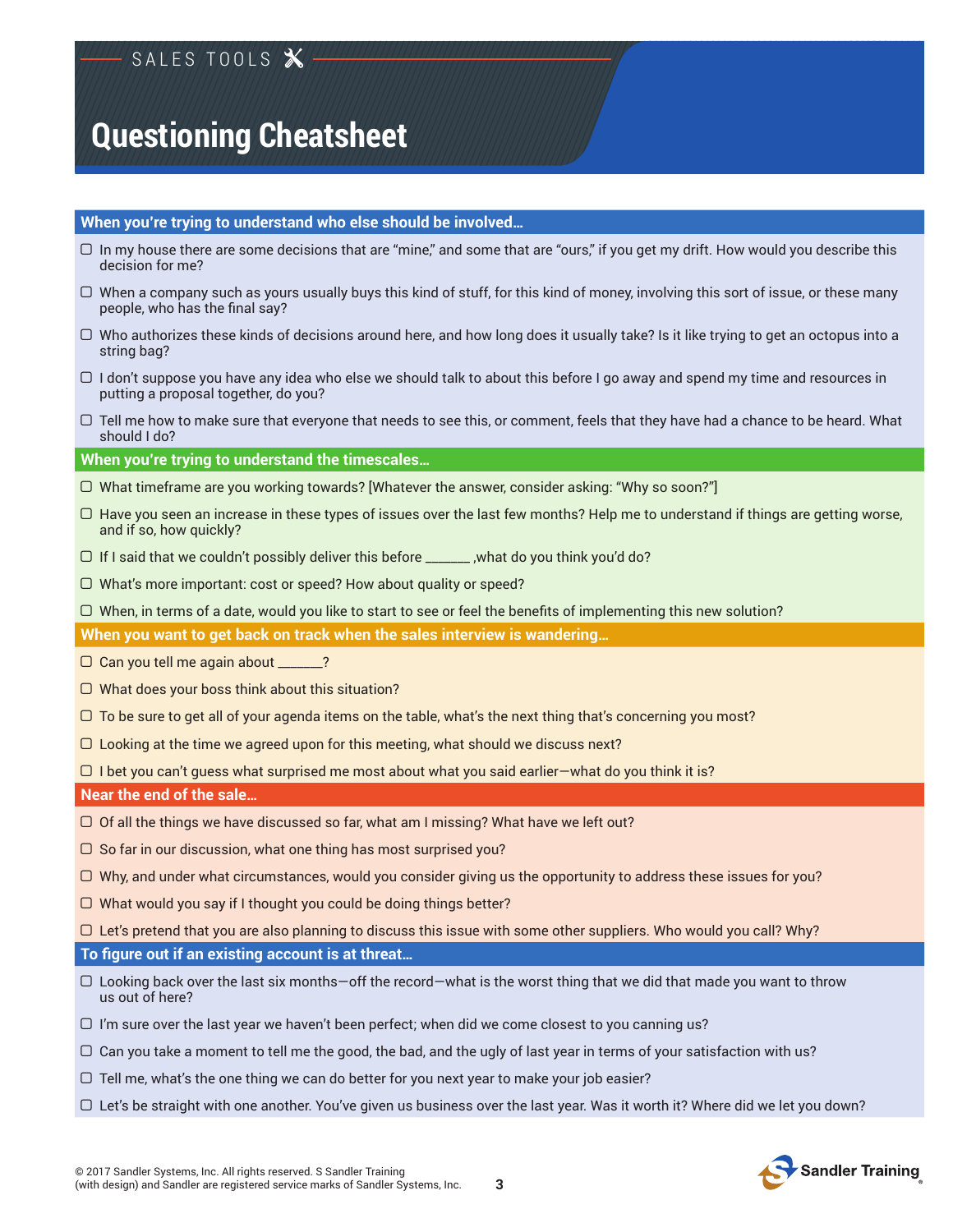## **When teeing things up for a referral…**

- $\Box$  I'm guessing that you don't know any other businesses like yours who are experiencing similar sorts of issues, do you?
- $\Box$  Imagine that things go well, and you give us the order. What would be the best way for me to ask you for a referral at the end of all of this?
- $\Box$  My business is built on referrals, so I'm almost certainly going to ask you at some point for your help in that regard. If I forget to mention it, will you be sure to remind me?
- $\Box$  What would you need to see from me in order for you to almost certainly refer me to everyone you know or care about?
- $\Box$  At the end of this process, let's agree to take a look in our little black books and see if we can figure out a couple of great referrals for each other. Does that sound fair?

**Strategic questions for senior executives…**

- $\Box$  Let's pretend that these issues were somehow magically solved right now, today; from your perspective alone, how much better would the next one, three, and five years look?
- $\Box$  Do you think this is mainly a staff, skills, strategy, structure, systems, or sales issue?
- $\Box$  How much would you guess the problem has cost your business in terms of money, profit, time, resources, energy, people, meetings, remedial action, consultants, and so on over the last [three] years?
- $\Box$  How critical is it to fix this thing? And how would you rate its importance?
- $\Box$  When you look back five years, did you expect to be ahead of where you are today? If so, how far ahead, and in which specific ways?

#### **For meetings involving groups…**

- $\Box$  Which of you called or arranged the meeting for us all today? Would it make sense for you to start by sharing what you might like us to address, think about, or discuss most today?
- $\Box$  What's the one key issue that the group all believes needs addressing first?
- $\Box$  Typically, when groups are involved in decisions such as this it's sometimes difficult to reach a timely consensus. I'm curious, and I hope you don't mind my asking: who's really in charge or has the casting vote?
- $\Box$  Is the decision going to be determined by a vote, or, if not, what other method will you use to decide who gets assigned this project?
- $\Box$  It's hard to present to a group. Can I ask: Who's really making this decision today? I'll try to keep taking that individual's temperature most; is that fair?

## **When presenting your wares/solution/price…**

- $\Box$  Before we continue, can we agree what the next step would be if you like what you see? And by "like," I mean a solution that addresses all of the main points that we have discussed.
- $\Box$  How would you feel if I could show you a really perfect fix for this problem today?
- $\Box$  Before I show you our \_\_\_\_\_, let's take a few moments to recap everything that you said so far. Is that fair?
- $\Box$  I don't suppose you have imagined what you'd like to see from me today, right?
- $\Box$  Is what you have seen close to what you had hoped I might show you?



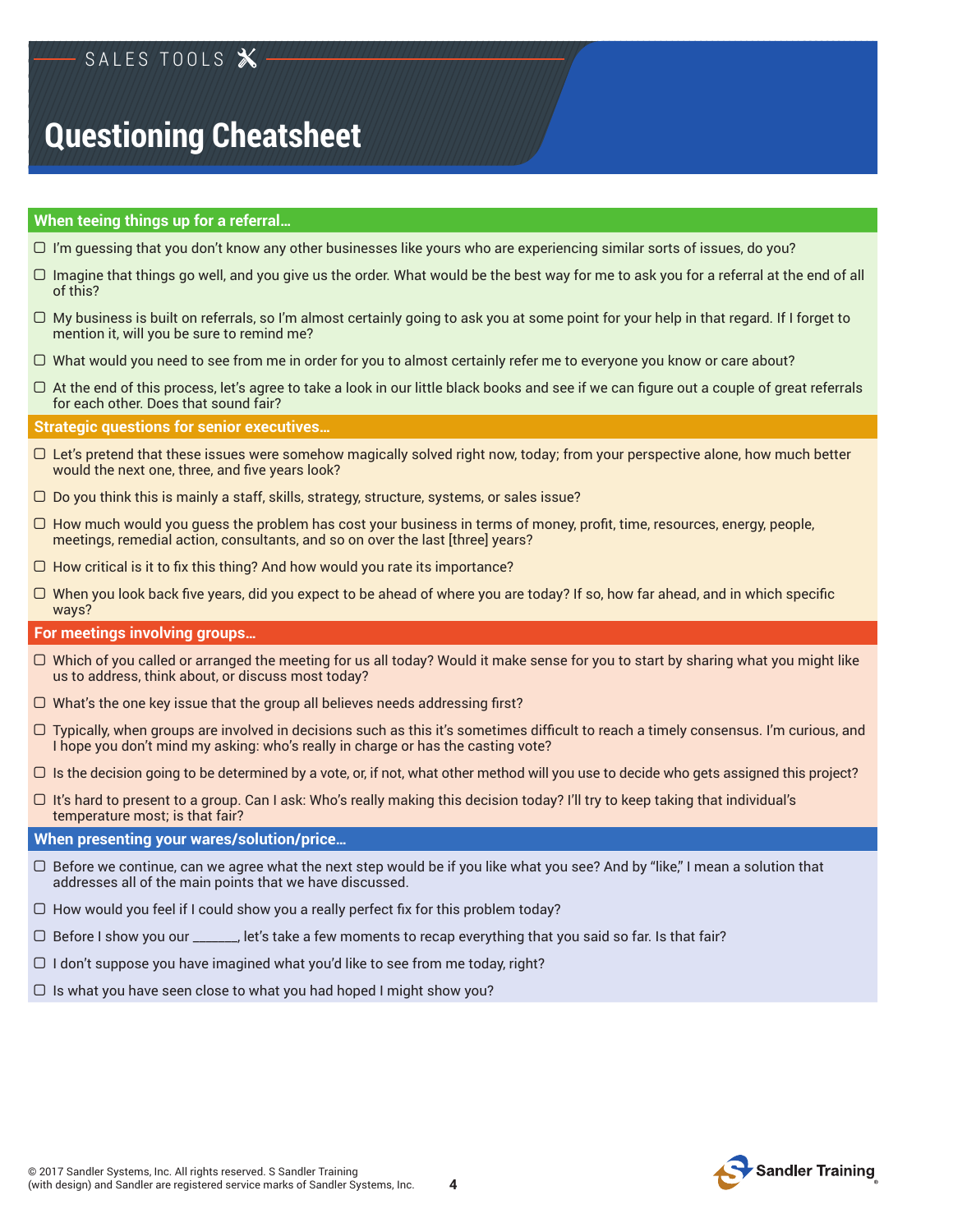## **If the buyer wants to "think it over"…**

- ! That's totally understandable. Most of our customers need time to think it through. Could it be that you're worried about the cost, the implementation program, or not being too sure about what you've heard from us?
- $\Box$  Hmm. If I believed that you are making the wrong decision, how might I tell you that without you getting upset?
- $\Box$  Most of the time I hear, "Let me think about it," when what I'm really hearing is , "No thanks." Can you tell me—is that what's happening here today?
- $\Box$  OK, well that makes sense. I think I'd be saying the same to you about now. What should we do next so that I properly understand when and if I should just close the fle and move on?
- □ Makes sense. Tell me, if I don't hear back from you by \_\_\_\_\_\_, what should I do?

**When you feel the buyer is shopping your price/expertise…**

- $\Box$  Are you looking for the cheapest PRICE or the cheapest COST to get the problem fixed?
- $\Box$  Are you likely to choose the lowest cost provider in this instance?
- $\Box$  If you could only have two, are you looking for a "good," "fast," or "cheap" solution?
- $\Box$  I don't suppose you could share with me what prices you have had from others so far, could you?
- $\Box$  If we can't get to within, say, 15% of your target price, what will you do next? [Whatever the response, ask, "What is your target price, and where did it come from?"]

**When the buyer gives you the "go-ahead" (or order)…**

- $\Box$  What do you imagine your bosses might say when you tell them that you have recommended us for the project?
- $\Box$  How do you feel about giving us the order, are you nervous about it at all?
- $\Box$  What was the single best thing that swung it for us?
- $\Box$  What do you imagine your biggest three internal barriers to implementation might be?
- $\Box$  When would be the best time to meet to talk about the next similar issue on your radar?

## **When you think it's a "No"…**

- $\Box$  I get it, it's over; let's call off the dogs. Just before I go, where did I go wrong?
- $\Box$  I'm getting the feeling that it's all over. Am I right?
- $\Box$  Sounds to me that no matter what I said or what our solution could do for you, it still wouldn't make any difference. Am I right?
- $\Box$  I'm getting the impression that you're going to either choose another supplier, or do nothing at this time. No hard feelings, such is life. What is the one thing you wanted to see that we couldn't do for you?
- $\Box$  Thanks for telling me "no." I really appreciate the honesty. When would be best for us to talk again?

## **For any and all selling situations…**

- $\Box$  Does that mean that you're not open to new ideas?
- $\Box$  What do you like best about your current or past supplier?
- $\Box$  Why is it that what you already have is not doing the job properly?
- $\Box$  What do you wish you had known about this issue six months ago?
- $\Box$  What does your family say you should do about all of this when you mention it to them over dinner?